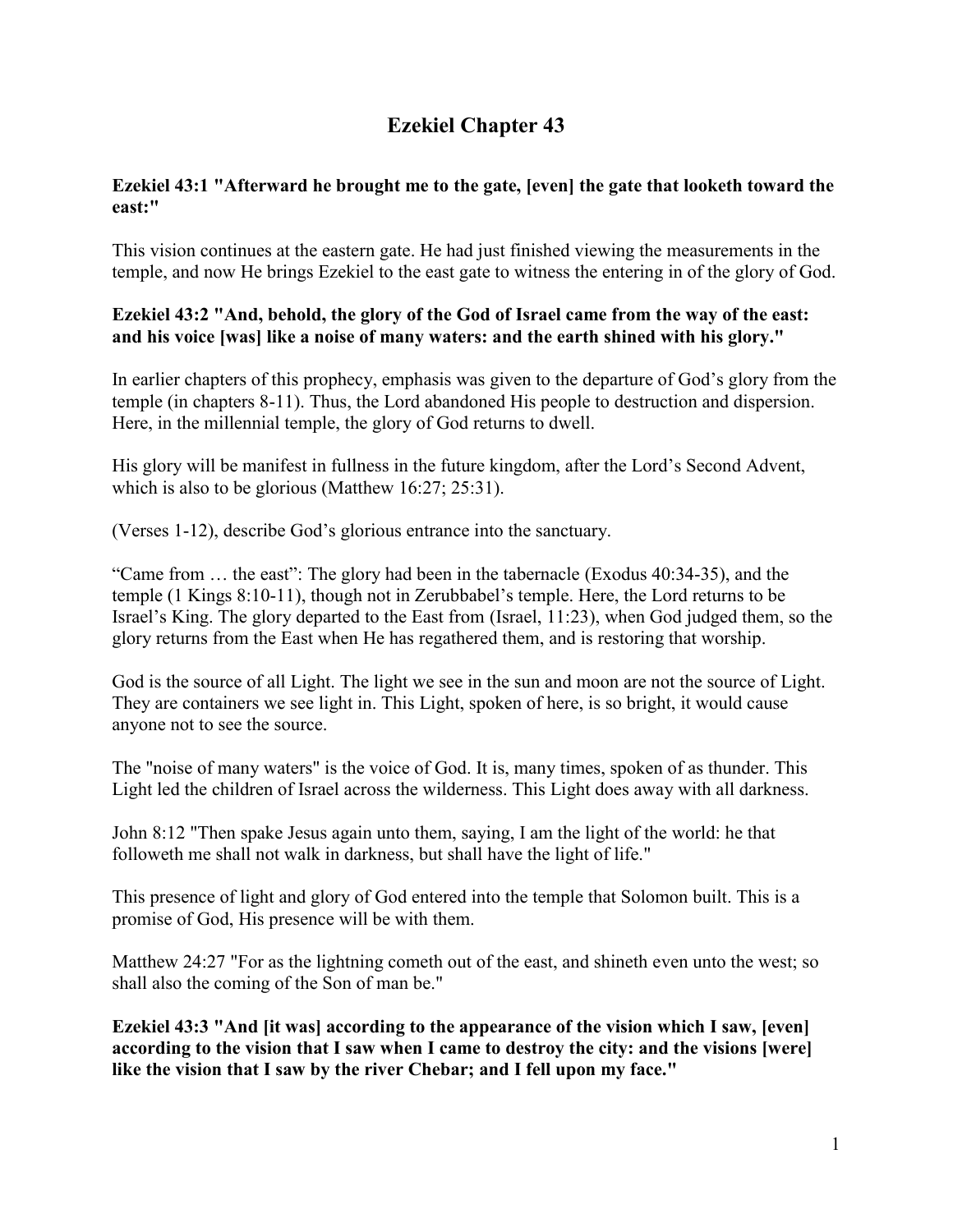The vision appearance of God to Ezekiel is glorious, just as the vision (in chapters 8-11), which pictures His coming, by angels, to judge Jerusalem (9:3-11; 10:4-7).

"Like the vision … by the river Chebar": God's appearance is also glorious as in the vision of  $(1:3-28)$ .

"I fell upon my face": Just as in the other visions of God's glory (1:28; 9:8; Rev. 1:12-17). This presence of God has an awe inspiring effect on Ezekiel. He fell on his face before the presence of God.

#### **Ezekiel 43:4 "And the glory of the LORD came into the house by the way of the gate whose prospect [is] toward the east."**

We saw, just before the fall of Jerusalem, that the presence of the Lord went out this very same gate. He had judged Jerusalem, and the temple would be destroyed. This same God who judged it then, now comes back full of forgiveness and grace.

#### **Ezekiel 43:5 "So the spirit took me up, and brought me into the inner court; and, behold, the glory of the LORD filled the house."**

Ezekiel, in this vision, is shown the glory of the LORD coming into the Most Holy Place and taking up residence.

The future kingdom glory of God will fill His temple (Zech. 2:5), as He filled the tabernacle (Exodus 40:34) and later Solomon's temple (1 Kings 8:11; Psalm 29:9).

## **Ezekiel 43:6 "And I heard [him] speaking unto me out of the house; and the man stood by me."**

We read earlier of this voice that accompanied the glory of the Lord. It is loud, sounding like thunder. He is not speaking to the great masses here. He is speaking specifically to Ezekiel.

## **Ezekiel 43:7 "And he said unto me, Son of man, the place of my throne, and the place of the soles of my feet, where I will dwell in the midst of the children of Israel for ever, and my holy name, shall the house of Israel no more defile, [neither] they, nor their kings, by their whoredom, nor by the carcases of their kings in their high places."**

"The place of the soles of my feet", many times, was speaking of the place of the Arc of the Covenant. This is the throne that God has on the earth. It had always been the desire of the LORD to dwell with the children of Israel. He wanted to be their God, and for them to be His people.

"The place of my throne": The king of Glory (Psalm 24:7-10), claims the millennial temple as His place to dwell. There will be no more human, un-resurrected people in the kingdom who entered when Christ returned and destroyed all the wicked. They will worship at this actual temple.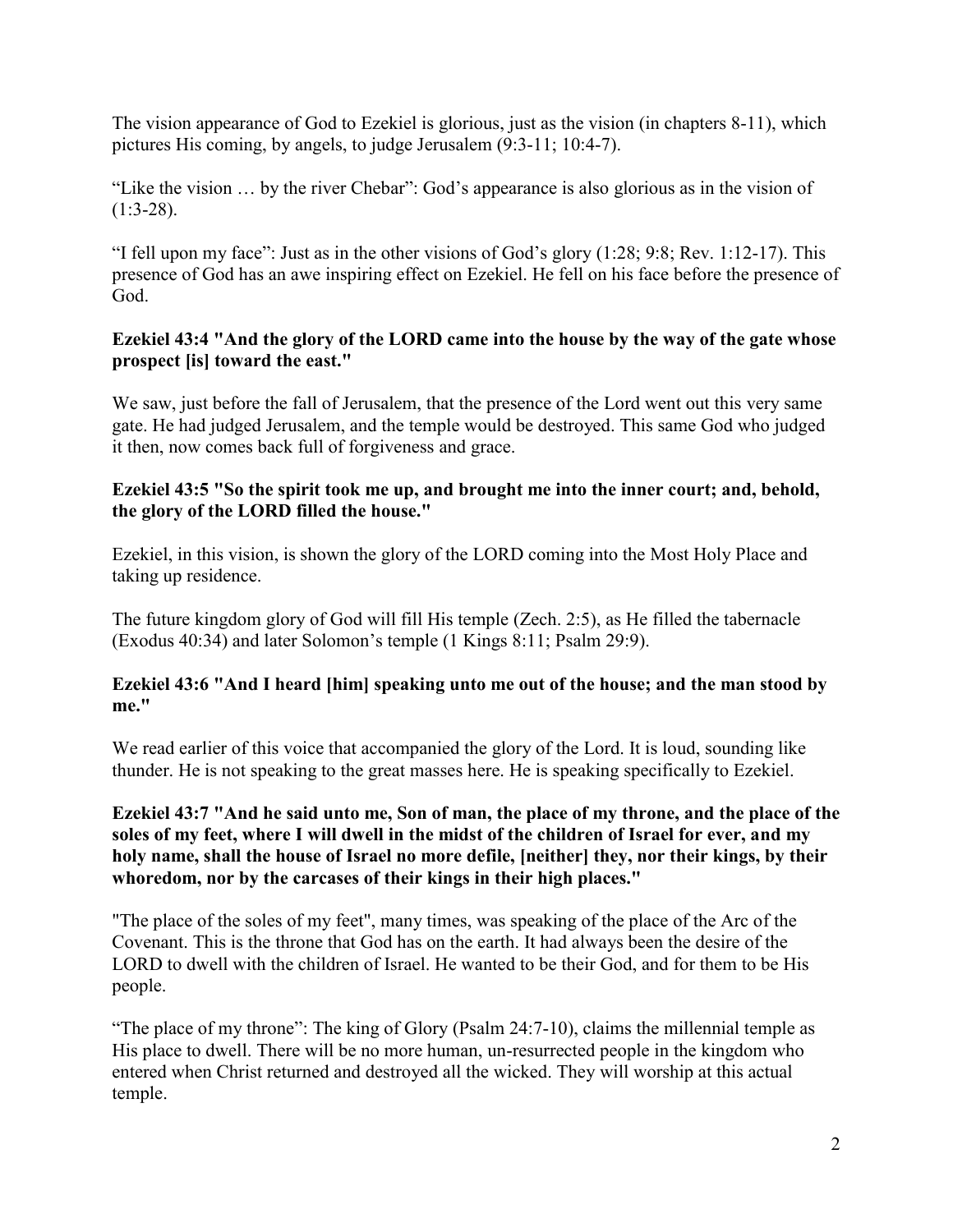They had brought their idols into the temple in the past, but that would be no more. God loves to fellowship with His people. This is a new covenant of love.

Verses 8-9: The future temple will be most holy, protected from

- 1. Harlotry such as the Israelites had engaged in (2 Kings 23:7);
- 2. Defiling tombs of kings that Israel had allowed in the sacred temple area (Ezekiel 21:18- 27; this has to do with divination).

# **Ezekiel 43:8 "In their setting of their threshold by my thresholds, and their post by my posts, and the wall between me and them, they have even defiled my holy name by their abominations that they have committed: wherefore I have consumed them in mine anger."**

Even The huge, thick wall could not keep the idols they had in their own quarters from coming to the notice of God. Of course the people here, are the Israelites. They lived physically near where the very presence of God dwelled in the Most Holy Place.

God wanted to be with them all the time. Their unfaithfulness to Him brought the separation.

# **Ezekiel 43:9 "Now let them put away their whoredom, and the carcases of their kings, far from me, and I will dwell in the midst of them for ever."**

We have seen over and over, the indication that God thought of Israel as His wife. When they worshipped false gods, or had idols, they committed spiritual adultery. They were unfaithful to God. He wants them to be His wife, but He wants them to be faithful to Him. If they will be faithful to Him, He will dwell with them forever.

Kings, in the sense it is used in the verse above, is speaking of idols.

Verses 10-12: Here is the key to the entire vision (of chapters 40-48). These glorious future plans show how much Israel forfeited by their sins. Every detail should produce repentance in Ezekiel's hearers and readers.

# **Ezekiel 43:10 "Thou son of man, show the house to the house of Israel, that they may be ashamed of their iniquities: and let them measure the pattern."**

These exact measurements of the temple, they were shown by Ezekiel, would show them of the perfection of God. This new temple in Ezekiel's vision had no silver (redemption), in it. It had no gold (pureness of God), in it either. It did become acceptable to God. His presence in the wheels came back into the Most Holy Place.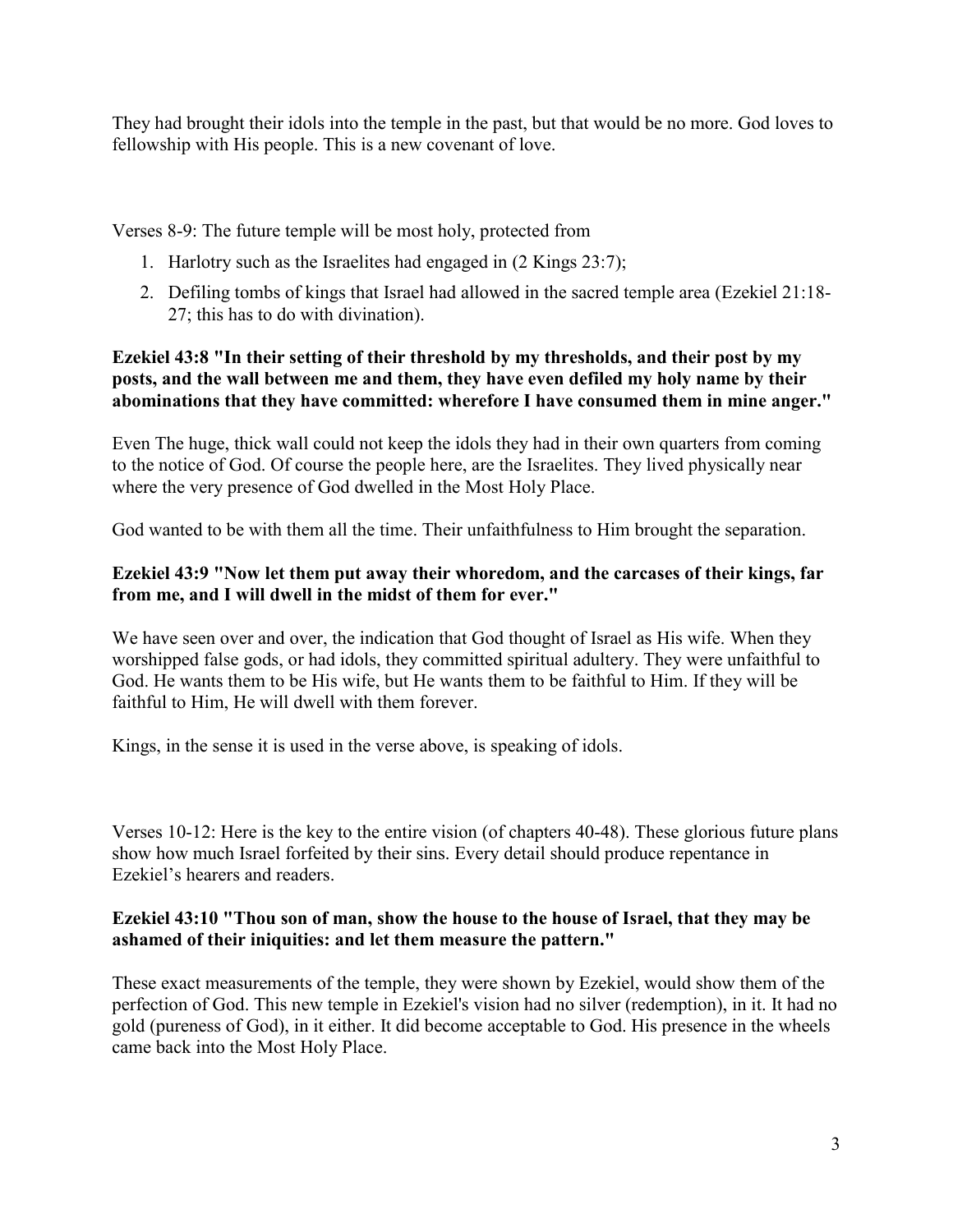**Ezekiel 43:11 "And if they be ashamed of all that they have done, show them the form of the house, and the fashion thereof, and the goings out thereof, and the comings in thereof, and all the forms thereof, and all the ordinances thereof, and all the forms thereof, and all the laws thereof: and write [it] in their sight, that they may keep the whole form thereof, and all the ordinances thereof, and do them."**

True repentance is turning from the old sinful way of life, and turning back to God which brings good morals. Christians call it being born again of the spirit, and not of the flesh. One way to tell who belongs to God and who does not, is look at who obeys Him.

This is what the verse above is saying. If they have repented, they will keep His ordinances. It is as if He is telling Ezekiel to show them the house, and see if they want to live up to its perfection.

# **Ezekiel 43:12 "This [is] the law of the house; Upon the top of the mountain the whole limit thereof round about [shall be] most holy. Behold, this [is] the law of the house."**

We saw in a previous lesson, that almost a mile square around the house of God was to be holy. No vile thing was to come inside of that area. This whole mountain would be holy, because of the presence of God upon the mountain.

Verses 13-27 "The altar": The measurements of the altar of burnt offering are given (in verses 13-17), and then the offerings are described (in verses 18-27). These offerings are not efficacious, nor were the Old Testament sacrifices. They were all symbolic of death for sin. They do not take away sin (Heb. 10:4). They were prospective; these will be retrospective.

# **Ezekiel 43:13 "And these [are] the measures of the altar after the cubits: The cubit [is] a cubit and a hand breadth; even the bottom [shall be] a cubit, and the breadth a cubit, and the border thereof by the edge thereof round about [shall be] a span: and this [shall be] the higher place of the altar."**

This cubit is peculiar in that it is a cubit and a hand breadth (which is 21.648 inches). A span is (10.9 inches). It appears this is (21.648 inches wide with a border on it of 10.9 inches). This must be speaking of the top where the sacrifice is made.

It appears the piece mentioned here is like a square pan that the sacrifice is placed on and it has a lip of (10.9 inches), holding it in place.

## **Ezekiel 43:14 "And from the bottom [upon] the ground [even] to the lower settle [shall be] two cubits, and the breadth one cubit; and from the lesser settle [even] to the greater settle [shall be] four cubits, and the breadth [one] cubit."**

This seems to be in layers the first area closest to the ground is two cubits tall. If we are using the cubit plus a hand span, this is about (43 inches in depth). If this is a regular cubit it would be (36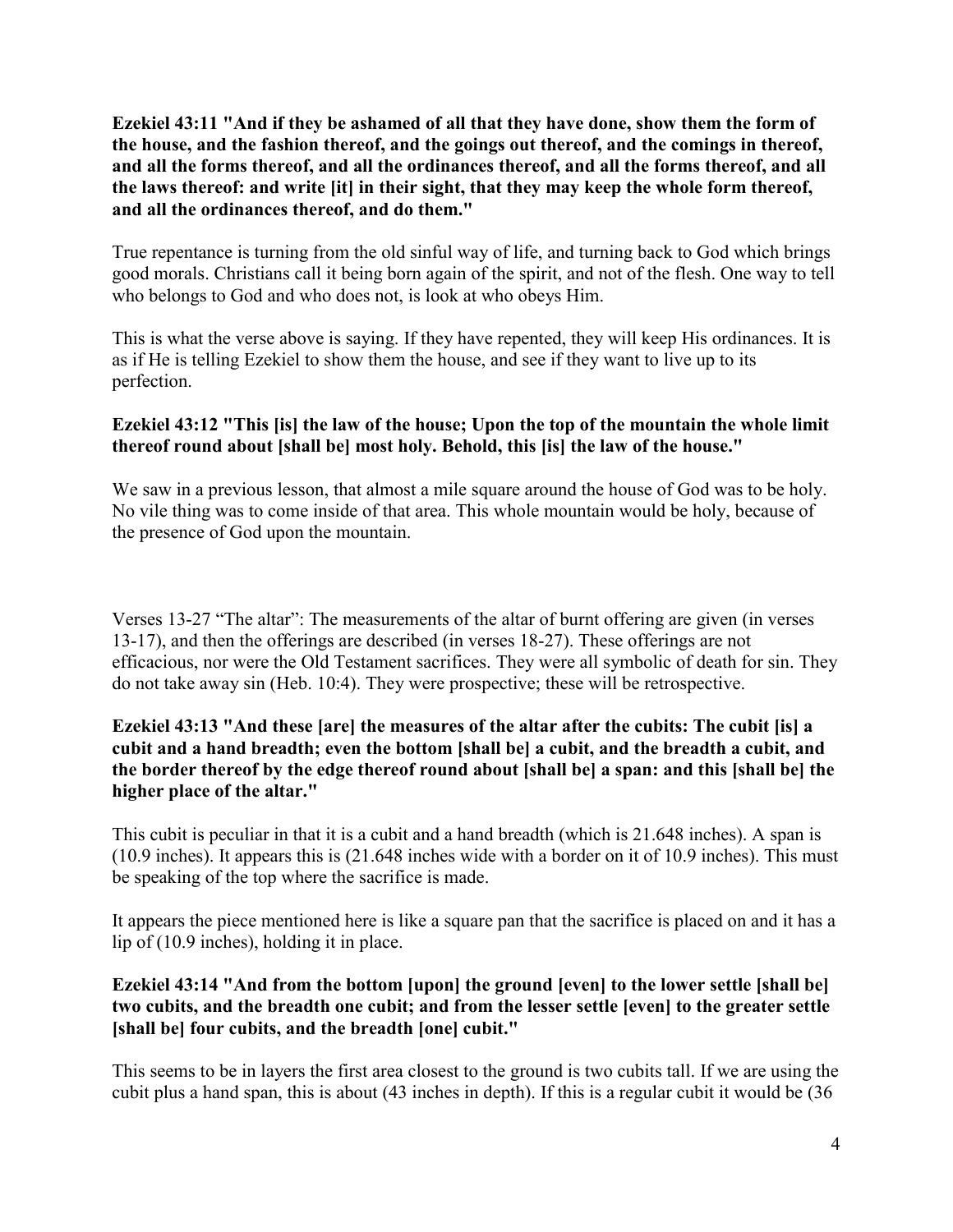inches tall). This would probably be (21.648 inches wide). From the lesser to the greater settle would be either (72 inches or about 86 inches), according to which cubit you use. The breadth is the same as the other.

# **Ezekiel 43:15 "So the altar [shall be] four cubits; and from the altar and upward [shall be] four horns."**

The 4 horns extending upward from the altar symbolize strength. The 72 (or about 86 inches), is actually the height of the entire altar.

# **Ezekiel 43:16 "And the altar [shall be] twelve [cubits] long, twelve broad, square in the four squares thereof."**

If these are the regular 18 inch cubit, the altar is (18 feet long). It will also be (18 feet broad). The lower settle could symbolize the mount of God, and the upper settle could be speaking of the hearth of God. At any rate, this is where the sacrifice is made.

# **Ezekiel 43:17 "And the settle [shall be] fourteen [cubits] long and fourteen broad in the four squares thereof; and the border about it [shall be] half a cubit; and the bottom thereof [shall be] a cubit about; and his stairs shall look toward the east."**

Again, using the (18 inch cubit), this would be (21 feet by 21 feet square). There is a small border that goes around it. This is so tall, that stairs must be climbed to offer the sacrifice.

# **Ezekiel 43:18 "And he said unto me, Son of man, thus saith the Lord GOD; These [are] the ordinances of the altar in the day when they shall make it, to offer burnt offerings thereon, and to sprinkle blood thereon."**

These Israelites, who had been in captivity, had lost all contact with the ordinances of the temple and the altar. The sprinkling of blood was an important part of the worship. Without the shedding of blood, there is no remission of sin. It was the shed blood of Jesus Christ which atoned for our sins.

#### **Ezekiel 43:19 "And thou shalt give to the priests the Levites that be of the seed of Zadok, which approach unto me, to minister unto me, saith the Lord GOD, a young bullock for a sin offering."**

"Seed of Zadok" (see 40:46 and 44:10).

"A young bullock for a sin offering": Exact offerings, in language just as definitive as the literal descriptions in Moses' day, are also just as literal here. They are of a memorial nature; they are not efficacious any more than Old Testament sacrifices were.

As Old Testament sacrifices pointed forward to Christ's death, so these are tangible expressions, not competing with, but pointing back to the value of Christ's completely effective sacrifice, once for all (Heb. 9:28; 10:10).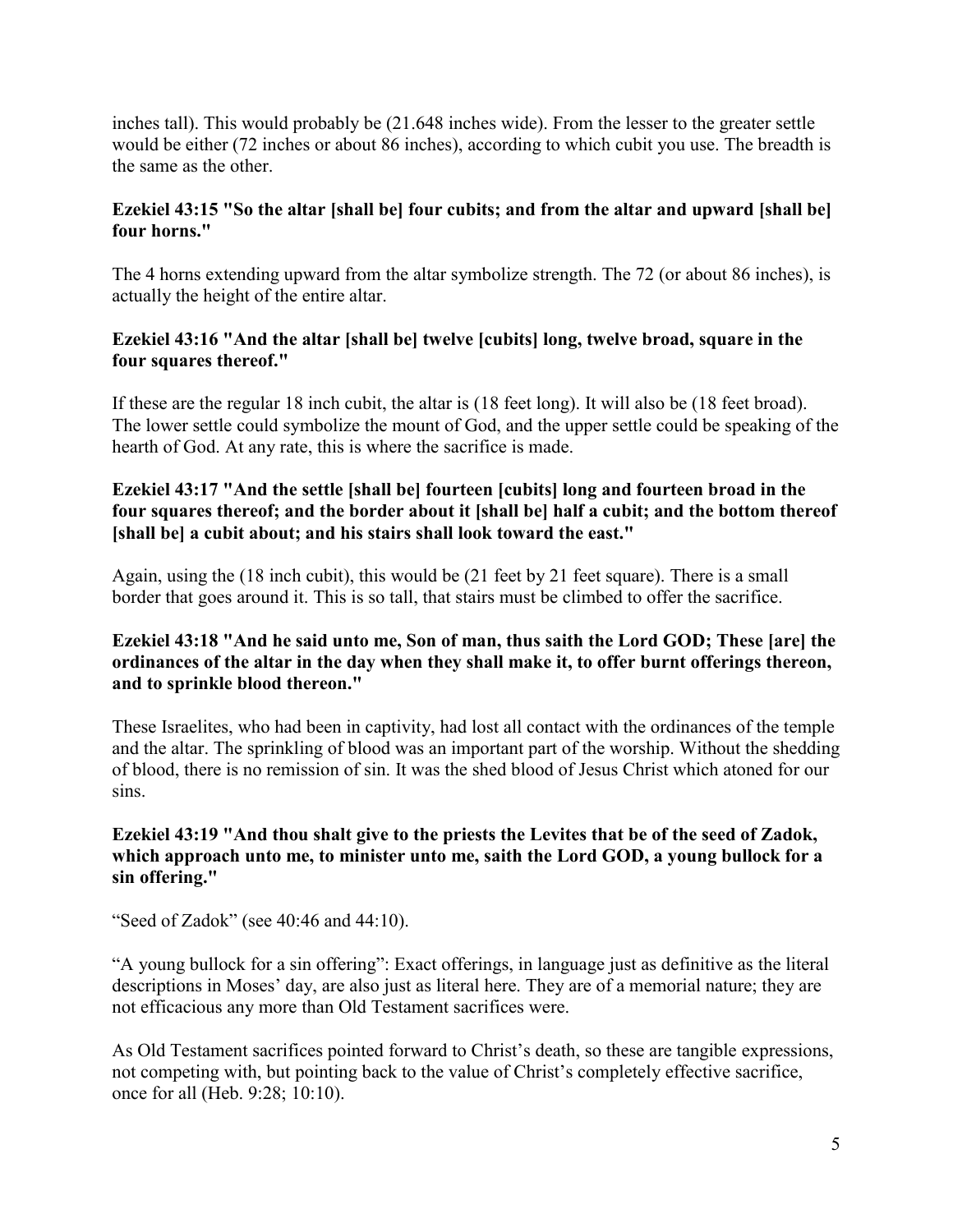God at that time endorsed Old Testament offerings as tokens of forgiving and cleansing worshipers on the basis and credit of the great Lamb they pointed to, who alone could take away sins (John 1:29).

The tangible expressions of worship, which the Israelites for so long failed to offer validly (Isaiah 1:11-15), will at last be offered acceptably, then with full understanding about the Lamb of God to whom they point. The bread and the cup, which believers today find meaningful, do not compete with Christ's cross but are tangible memorials of its glory. So will these sacrifices be.

The individual brought the sacrificial animal to the priest to be sacrificed. Zadok is mentioned because they all remember him and his ancestry. This is saying, leave the ministry in the temple to the family God had chosen out to do it.

## **Ezekiel 43:20 "And thou shalt take of the blood thereof, and put [it] on the four horns of it, and on the four corners of the settle, and upon the border round about: thus shalt thou cleanse and purge it."**

This spreading of the blood on the horns is a cleansing for the altar. "Horns" signify strength.

## **Ezekiel 43:21 "Thou shalt take the bullock also of the sin offering, and he shall burn it in the appointed place of the house, without the sanctuary."**

This is the same thing as the sin offering being burned completely up without the camp. This symbolizes the crucifixion of the Lord Jesus being outside the city wall. He was our sin offering, if we are Christians.

## **Ezekiel 43:22 "And on the second day thou shalt offer a kid of the goats without blemish for a sin offering; and they shall cleanse the altar, as they did cleanse [it] with the bullock."**

All of the preparations would be the same for this offering, as for the bullock. The he-goat was an offering for a ruler who sinned. The earthly priests and High Priest in the temple had to sacrifice for their own sins, as well as for the people's sin. Jesus, our High Priest was without sin. His crucifixion was not for His own sin, but for ours.

## **Ezekiel 43:23 "When thou hast made an end of cleansing [it], thou shalt offer a young bullock without blemish, and a ram out of the flock without blemish."**

There must next, be a burnt offering dedicated to God. All of these offerings are following the laws in Leviticus. See our lessons on Leviticus for greater detail about the meaning of the offerings. Notice, all these offerings must be without blemish. This burning, as we said earlier, is for purging or cleansing.

## **Ezekiel 43:24 "And thou shalt offer them before the LORD, and the priests shall cast salt upon them, and they shall offer them up [for] a burnt offering unto the LORD."**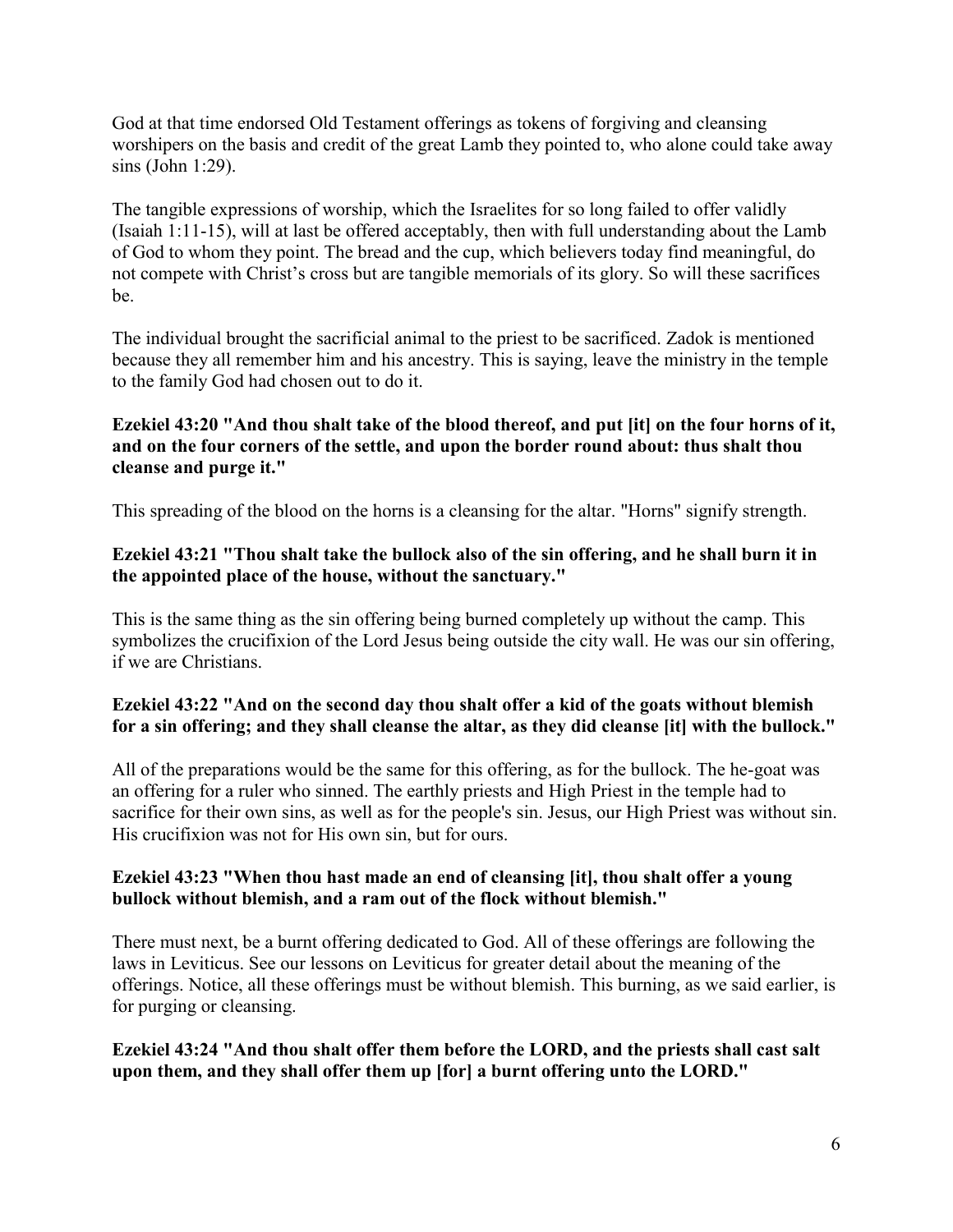As the sin offering is a part of future millennial worship (verse 19), so there are other offerings also (Lev. 1-7). The burnt offering, denoting full consecration to God is one; the peace offering expressing gratitude for peace with God in covenant bonds is another (verse 27).

"Salt" is a preservative. It symbolizes the saving of the relationship with God. The priests actually do the fundamental work of sacrifice for the people.

# **Ezekiel 43:25 "Seven days shalt thou prepare every day a goat [for] a sin offering: they shall also prepare a young bullock, and a ram out of the flock, without blemish."**

These seven days speak of spiritual completeness. The eighth day would speak of a new beginning, old sins gone, and starting all over again in right standing with God.

"Without blemish": Commemorative of Christ's unblemished perfection.

# **Ezekiel 43:26 "Seven days shall they purge the altar and purify it; and they shall consecrate themselves."**

These seven days symbolizes a separation from the world to the duties God would have them do. It is a time of preparation. When this time is over, the altar will be purified. More than that, they will be purged of their sins, and dedicated to the work God has for them to do.

## **Ezekiel 43:27 "And when these days are expired, it shall be, [that] upon the eighth day, and [so] forward, the priests shall make your burnt offerings upon the altar, and your peace offerings; and I will accept you, saith the Lord GOD."**

The most beautiful statement here is that God will accept them. When they were living in spiritual adultery, just before their capture by Babylon, God had refused their offerings. They offered, but He refused. Now, they have been restored to fellowship with God.

When they have come to this eighth day of new beginnings, God will accept their offerings again. He will be their God. He has forgiven them, and allowed them to begin again.

# **Ezekiel Chapter 43 Questions**

- 1. This vision of Ezekiel's brought \_\_\_\_\_\_\_\_\_\_ to the Israelites.
- 2. What gate did He take Ezekiel to in verse 1?
- 3. Describe the presence of God in verse 2.
- 4. **a** is the source of all Light.
- 5. What are the sun and moon?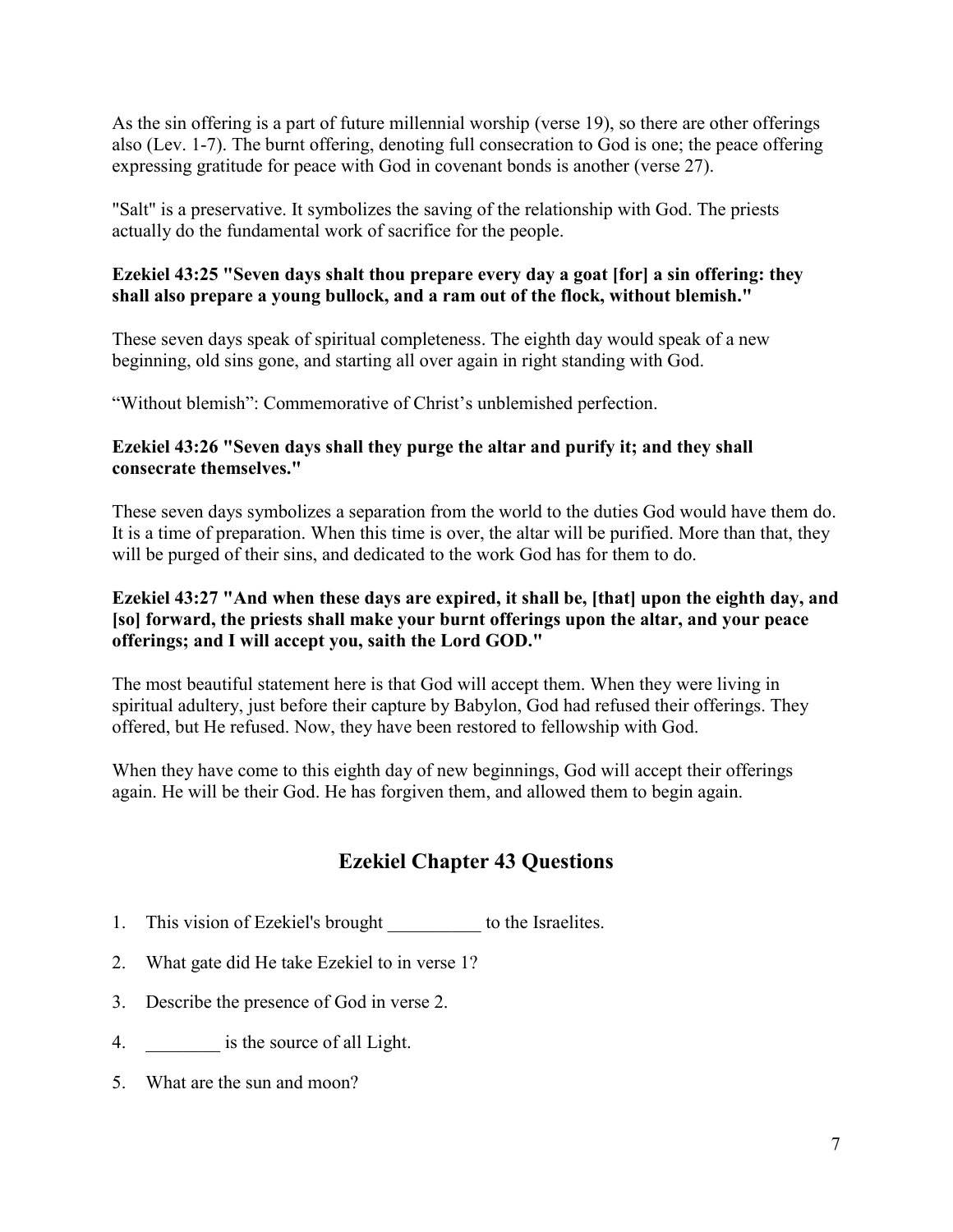- 6. What is the "noise of many waters"?
- 7. What had Ezekiel seen at Chebar?
- 8. What effect does this presence of God have on Ezekiel?
- 9. Why did the glory of God come in by the eastern gate?
- 10. In the inner court, what did Ezekiel see?
- 11. What does the voice of the LORD sound like?
- 12. "The place of the soles of my feet" sometimes means the place of the \_\_\_\_\_\_\_\_  $\overline{\phantom{a}}$  .
- 13. Why had God been so angry with them?
- 14. God thought of Israel as His \_\_\_\_\_\_\_\_.
- 15. What would these exact measurements of the temple show the people of God?
- 16. What were two things missing from this temple in Ezekiel's vision?
- 17. What is true repentance?
- 18. What do Christians call it?
- 19. Why would the whole mountain be holy?
- 20. What is different about the cubit in verse 13?
- 21. How big is a span?
- 22. What do the four horns symbolize?
- 23. Why are stairs mentioned in verse 17?
- 24. In verse 19, the young bullock was for a coffering.
- 25. Why is Zadok mentioned in verse 19?
- 26. Why was the blood used on the horns?
- 27. Why was the bullock burned outside the sanctuary?
- 28. Why did they sacrifice a He-goat?
- 29. "Salt" is a \_\_\_\_\_\_\_\_\_\_\_.
- 30. How many days should they purge the altar and purify it?